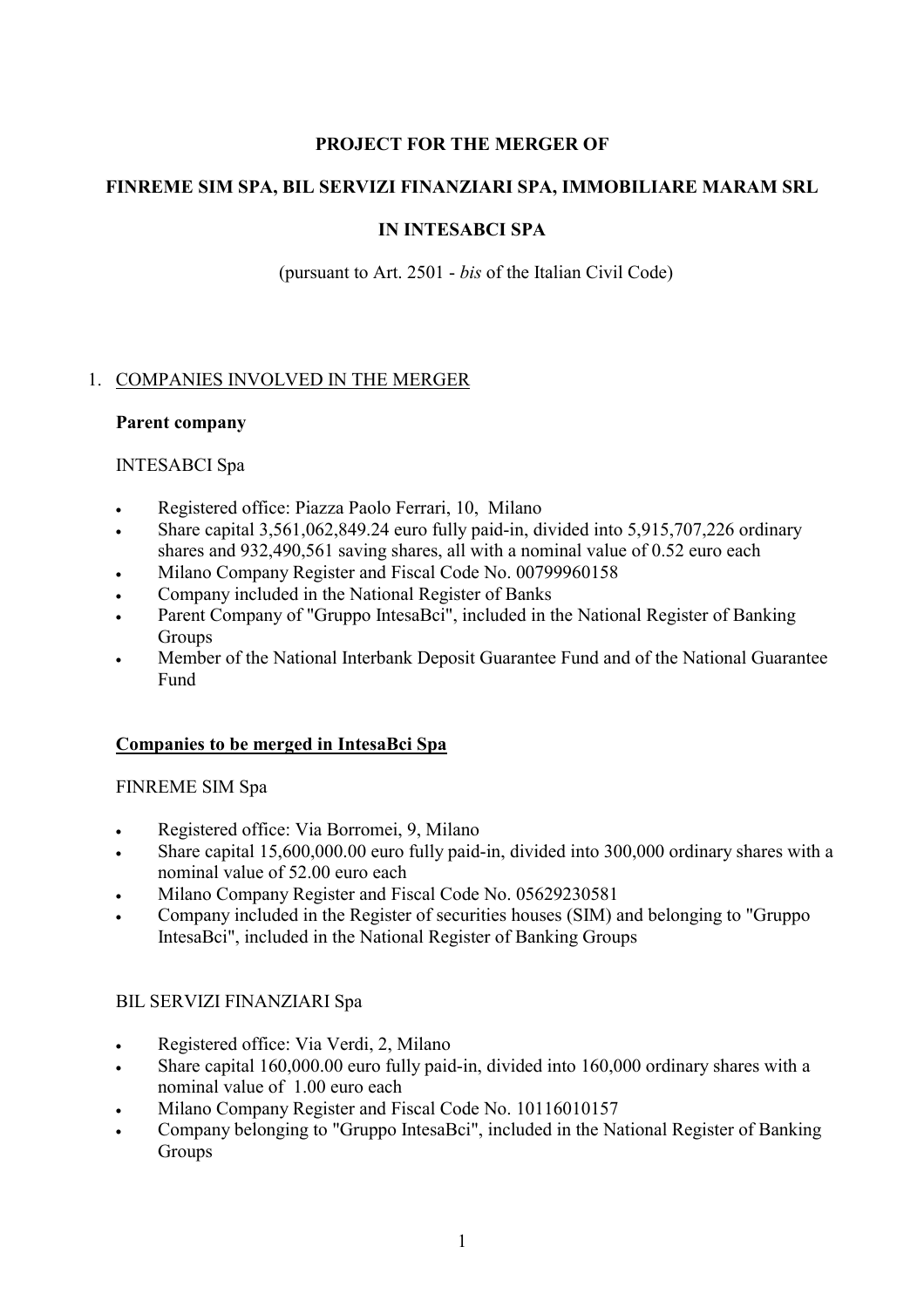#### IMMOBILIARE MARAM Srl

- $\bullet$ Registered office: Piazza Paolo Ferrari,10, Milano
- $\bullet$  Share capital 4,625,000.00 euro fully paid-in, divided into 4,625,000 quotas, all with a nominal value of 1.00 euro each
- -Milano Company Register and Fiscal Code No. 02658600875
- - Company belonging to "Gruppo IntesaBci", included in the National Register of Banking Groups

#### 2. ARTICLES OF ASSOCIATION OF THE ABSORBING COMPANY

The merger of Immobiliare Maram Srl, Finreme Sim Spa and Bil Servizi Finanziari Spa in IntesaBci Spa will not entail an increase in the capital of the Parent Company, since the companies to be absorbed are wholly-owned by IntesaBci itself. Therefore, the merger will not lead to any changes to the Articles of Association of IntesaBci Spa.

## 3. EXCHANGE RATIO

The merger of Finreme Sim Spa, Bil Servizi Finanziari Spa and Immobiliare Maram Srl will not lead to any exchange ratio.

# 4. ANNULMENT OF THE SHARES OF THE MERGED COMPANIES

Following the execution of the merger operations, IntesaBci Spa will proceed as follows:

- $\bullet$  annulment without substitution of the 300,000 Finreme Sim Spa ordinary shares, representing the whole share capital of the company, entirely held by the Parent Company;
- $\bullet$  annulment without substitution of the 160,000 Bil Servizi Finanziari Spa ordinary shares, representing the whole share capital of the company, entirely held by the Parent Company;
- annulment without substitution of the 4,625,000 Immobiliare Maram Srl quotas, representing the whole share capital of the company, entirely held by the Parent Company;

#### 5. EFFECTS OF THE MERGER

Pursuant to Art. 2501 - *bis*, par.1 no. 6, of the Italian Civil Code, the operations carried out by the merged companies will be accounted for in the financial statements of the Parent Company IntesaBci Spa as of 1st January of the year in which the merger comes into legal effects.

The fiscal effects of the merger will start from the same date.